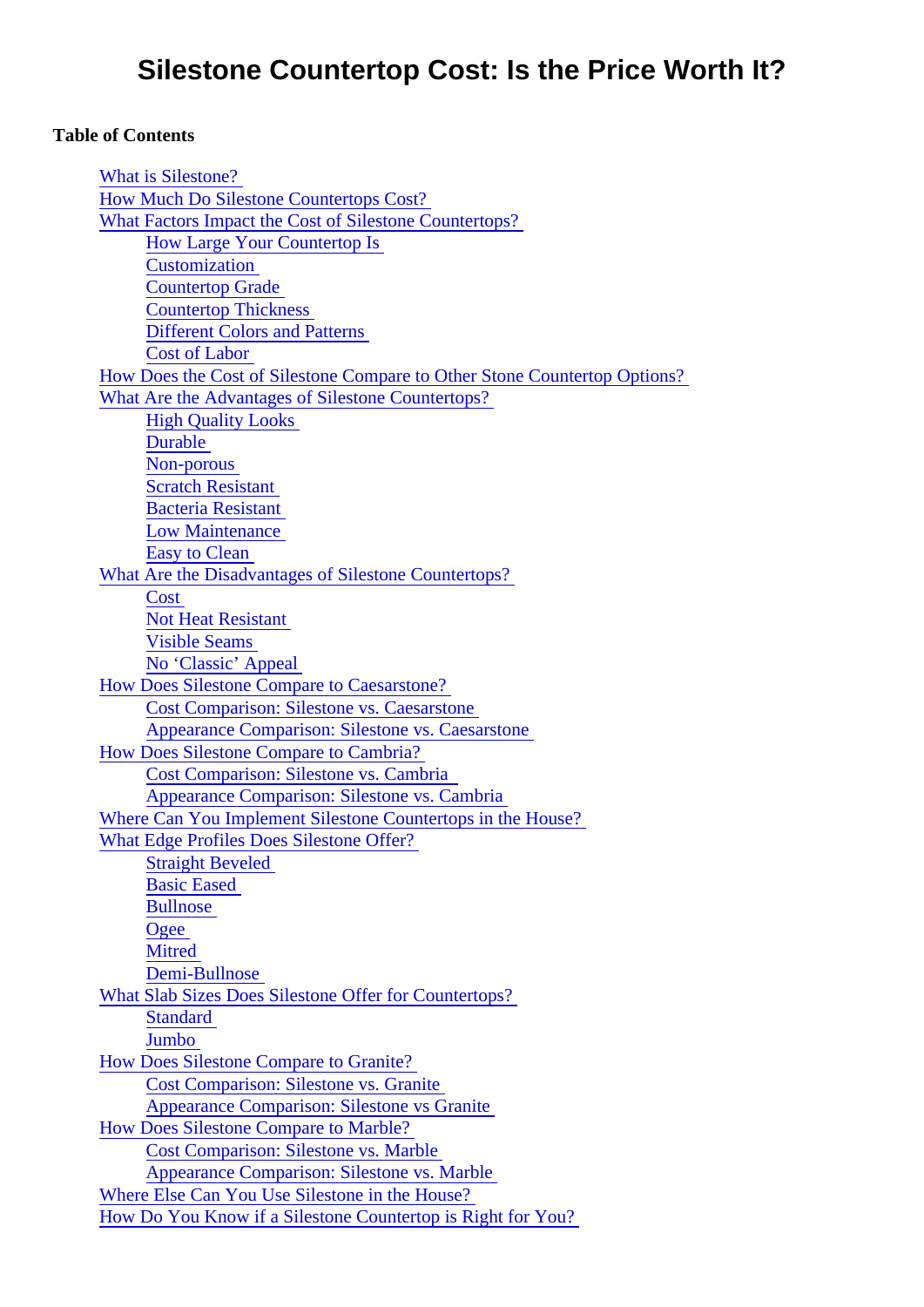<span id="page-1-0"></span>If you are searching for a countertop that is durable and has high-quality looks, Silestone countertops may just what you are looking for. Silestone is a brand of triation is manufactured by Cosentino in Spain. If you are looking to buy a Silestone countertop, it will not be cheap. However, once you learn about the appearance and functional benefits these countertops can offer, you may decide that it is well worth the cost. This guide will carefully analyze everything that you will want to think about before deciding if Silestone is the way to go.

## What is Silestone?

Silestone is a brand of quartz countertops that is manufactured in Spain by Cosentino. The countertops are made from a combination of 94 percent ground quartz mineral and 6 percent resin. Typically, all brands of quartz countertops will be made of somewhere around 90 to 95 percent quartz, with the remaining percentage being resin that works as a binding agent. This combination makes Silestone countertops some the most durable surfaces that you will be able to find.

## How Much Do Silestone Countertops Cost?

If you are looking for a cheap countertop, Silestone certainly won't be your number one choice. Between stylish looks and the durability of these countertops, you will have to pay for the advantages it will give you. In general, depending on a variety of factors, Silestone countertops cost in between \$60 and \$140 per square foot, installed.

## What Factors Impact the Cost of Silestone Countertops?

There are several factors that will have an influence on the price of your Silestone countertop. These factors include:

- How Large Your Countertop Is
- Customization
- Countertop Grade
- Countertop Thickness
- Different Patterns
- Cost of Labor

## How Large Your Countertop Is

The size of your new countertop will play a significant role in determining the final price. The more materia you will require for the job, the more you'll have to pay.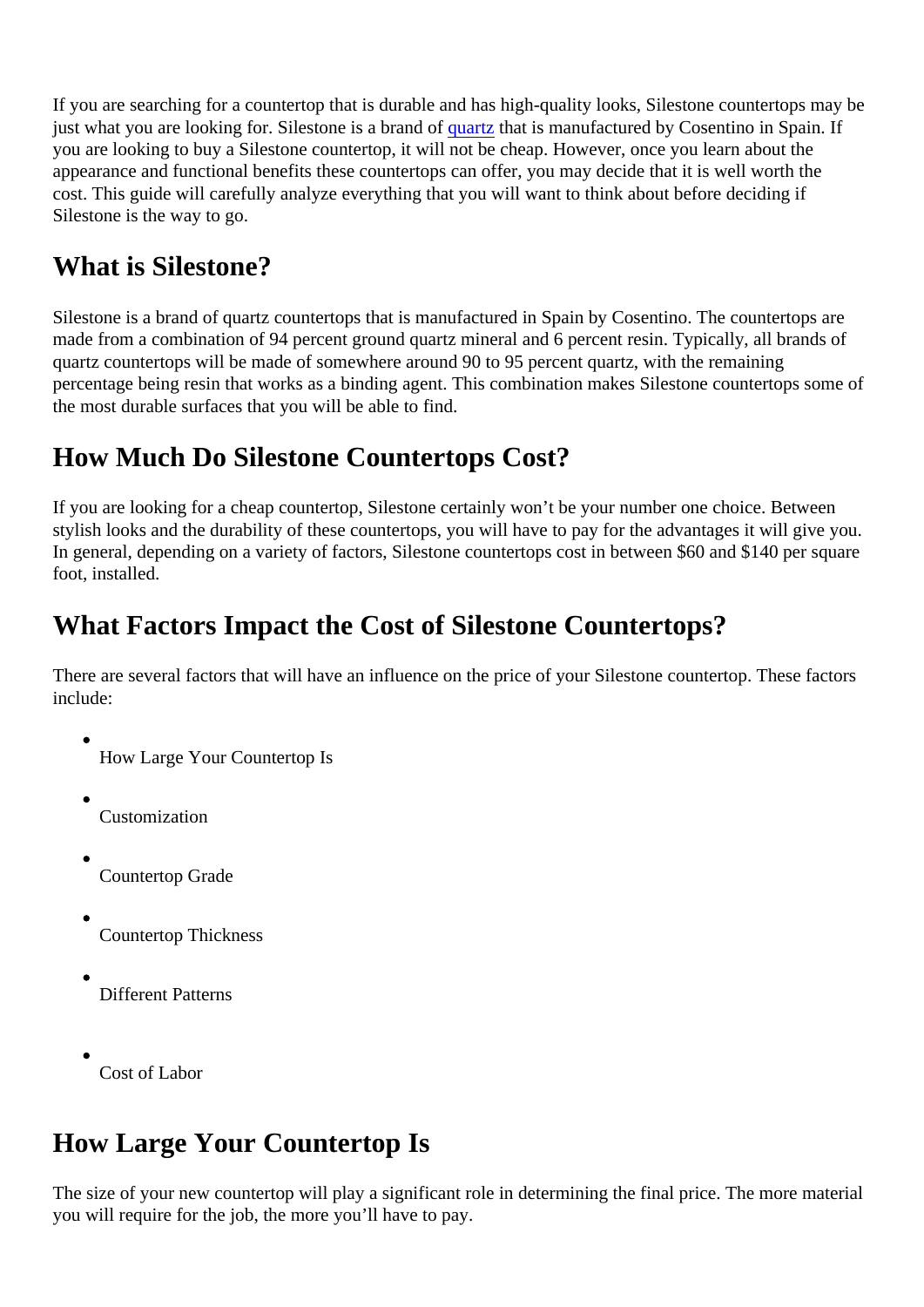## **Customization**

Customization can also add to the overall price of the project. Customization can include elements such as decorative edging and corners. If you choose to have the standard Silestone rounded edges, it will not add to the overall cost. However, if you choose to have the custom edgings, such as a bevel or waterfall edge, it can tack on quite a bit to the cost of the project. For corners, you can choose to have either rounded or square edges. Rounded edges will cost more than square edges.

## **Countertop Grade**

The price of Silestone countertops depends a lot on the grade of the countertop you choose. The grades are based upon the smoothness or grittiness of the countertop surface.

## **Countertop Thickness**

Standard Silestone countertops are  $\frac{3}{4}$  of an inch thick. These surfaces will require a piece of plywood below to support it. Countertops that are thicker than this do not need to have plywood installed underneath but are more expensive than those with the standard thickness. These countertops will be more expensive because you will require more of the material and they are more difficult to install.

#### **Different Colors and Patterns**

Different colors and patterns can play a part in how expensive your Silestone countertop is. Some colors and patterns will be priced higher than others.

## **Cost of Labor**

As with any countertop installation, you will need to factor in the cost of labor to have it installed. If you are thinking of saving money by installing your new Silestone countertop on your own, you will need to think otherwise. These countertops are extremely heavy and must be installed by professionals. In addition, having professionals install your new Silestone countertop will reduce the chances that the surface is damaged during installation, as well as guaranteeing that you do not get hurt trying to install the countertop yourself.

## **How Does the Cost of Silestone Compare to Other Stone Countertop Options?**

The table below displays a price comparison for Silestone and other stone countertop options. Silestone falls in the pricier range among these options, depending on what specific type you choose.

| Granite   | Between \$35 to 75 per square foot              |
|-----------|-------------------------------------------------|
| Marble    | Between \$40 to 100 per square foot $\parallel$ |
| Quartz    | Between \$50 to 120 per square foot             |
| Slate     | Between \$50 to 200 per square foot             |
|           | Soapstone Between \$55 to 100 per square foot   |
| Silestone | Between \$60 to \$140 per square foot           |
|           | Limestone Between \$70 to 200 per square foot   |

#### Cost of Various Stone Countertops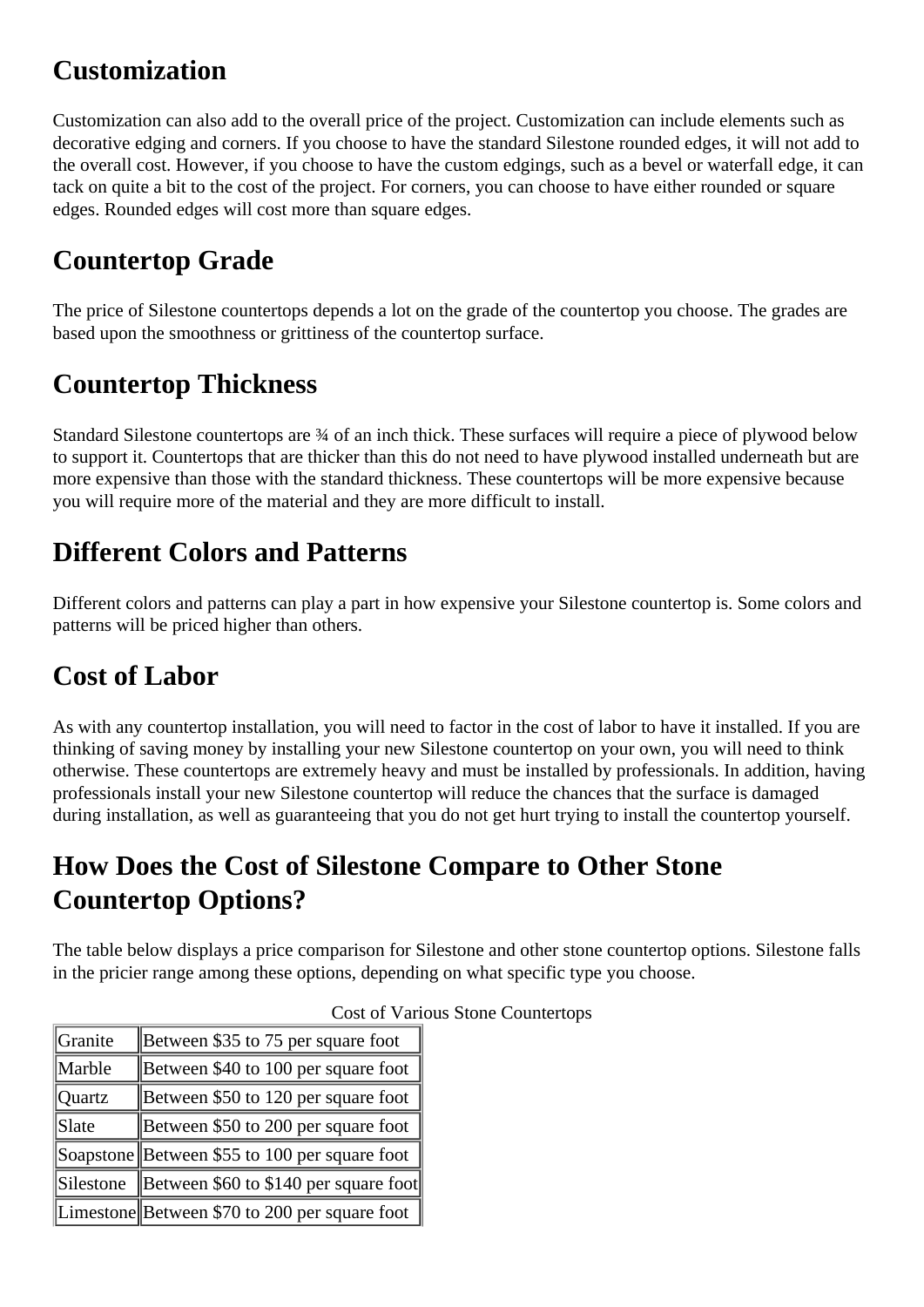<span id="page-3-0"></span>

| $\sqrt{\text{Onyx}}$ | Between \$75 to \$250 per square foot       |
|----------------------|---------------------------------------------|
|                      | Gemstone Start around \$100 per square foot |

#### **What Are the Advantages of Silestone Countertops?**

There are many advantages that you can receive from Silestone countertops. These include:

- High Quality Looks
- Durable
- Non-porous
- Scratch Resistant
- Bacteria Resistant
- Low Maintenance
- Easy to Clean

# **High Quality Looks**

Silestone countertops come in many different attractive styles, including some that can replicate the look of natural stone. There is also a large variety of colors and styles available for you to choose from.

## **Durable**

As mentioned, Silestone countertops are one of the most durable countertop surfaces that you will be able to find on the market. The material will stand up better to wear and tear than many other materials do.

## **Non-porous**

Because Silestone countertops are quartz, an engineered stone, there is no need for the sealing required by most natural stone countertops. The surface is non-porous, so it will not be prone to staining.

## **Scratch Resistant**

Silestone countertops are resistant to scratching. You may find this particularly helpful in the kitchen.

## **Bacteria Resistant**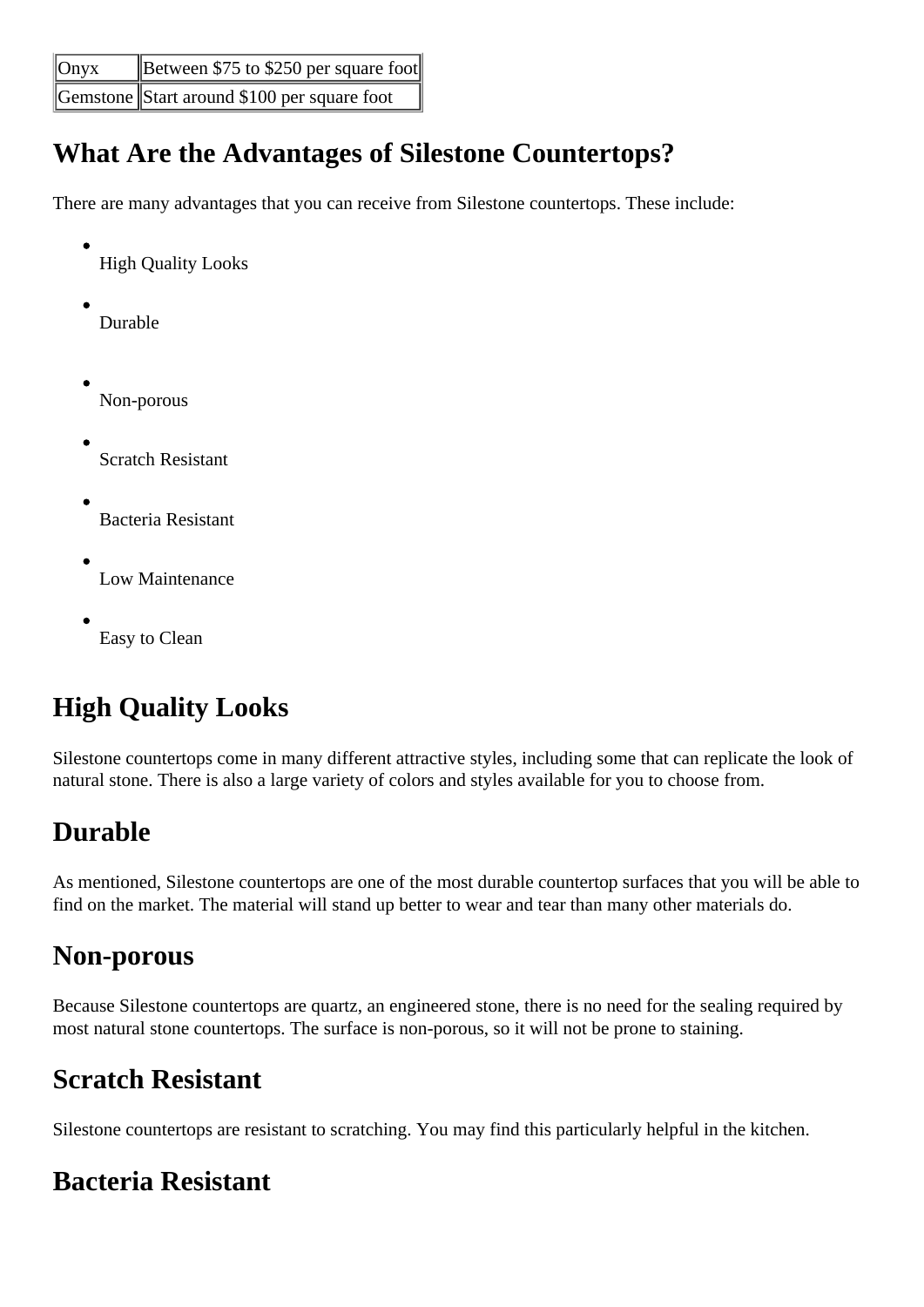The countertops are also resistant to bacteria; more so than even other brands of quartz countertops. This is a major benefit in both the kitchen and the bathroom.

#### **Low Maintenance**

Silestone is just about as easy as it gets in terms of maintaining a countertop. As noted above, you do not need to seal the countertop.

## **Easy to Clean**

Silestone countertops are extremely easy to clean. All you will need is soap and warm water.

## **What Are the Disadvantages of Silestone Countertops?**

- Cost
- Not Heat Resistant
- Visible Seams
- No 'Classic' Appeal

## **Cost**

Considering how many benefits Silestone offers, it should not be a surprise that the countertops are on the pricier side. However, if you are on a tight budget, perhaps Silestone countertops are not for you.

## **Not Heat Resistant**

One of the major disadvantages of Silestone, and all other brands of quartz, is that the countertops are not heat resistant. You should not expose the surface to excessive heat. Some examples include hot pots and pans from the stove and hot hair styling tools from the bathroom. Placing items such as these on the countertop, or otherwise exposing the surface to high amounts of heat, will leave permanent burn marks on your countertop. This occurs because the resin begins to melt when it comes in contact with levels of heat that are too high.

## **Visible Seams**

The seams on your Silestone countertop will be more visible than those made of natural stone. You may want to see if the seam can be placed in an inconspicuous spot.

## **No 'Classic' Appeal**

Despite offering many advantages, including high quality looks, there is nothing quite like natural stone. Silestone does a very good job at replicating the look, but many homeowners prefer the traditional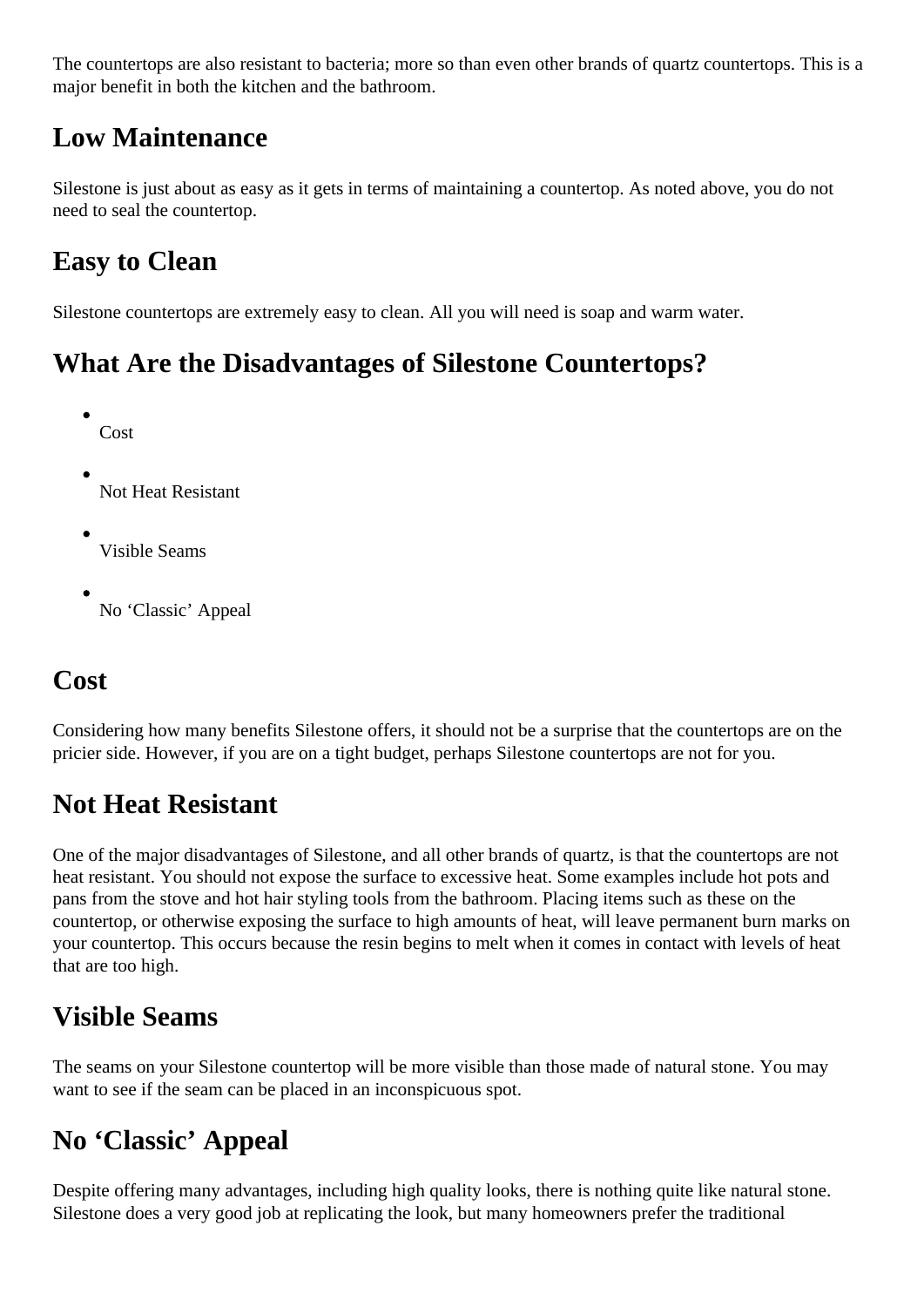appearance and feel of natural stone countertops.

#### **How Does Silestone Compare to Caesarstone?**

While Silestone may be one of your top options for quartz countertops, there are many other reputable brands to compare it to. One of these brands is Caesarstone. Caesarstone is a company that is based in Israel, where they manufacture most of their quartz countertops. Caesarstone countertops are made by combining about 93 percent quartz with 7 percent resins and pigments.

#### **Cost Comparison: Silestone vs. Caesarstone**

The table below compares the average costs of Silestone and Caesarstone.

| Cost – Silestone vs. Caesarstone |  |  |
|----------------------------------|--|--|
|                                  |  |  |

| Silestone | Between $$60$ to \$140 per square foot            |
|-----------|---------------------------------------------------|
|           | Caesarstone Between \$40 to \$100 per square foot |

As you can see, Caesarstone is generally less expensive than Silestone, with some overlap in pricing. However, while Caesarstone is another great option for a quartz countertop, many homeowners are drawn to the bacteria resistant surfaces that Silestone offers. The bacteria resistant properties of the countertops is what sets Silestone apart from the many other quartz brands.

#### **Appearance Comparison: Silestone vs. Caesarstone**

In terms of appearance, Silestone offers a few more colors than Caesarstone, while the latter offers some additional edge profiling.

#### **How Does Silestone Compare to Cambria?**

Cambria is yet another top quartz countertop brand on the market. The company manufactures their product at their plant in Minnesota. This is appealing to homeowners who want to boost the American economy as well as those who are seeking the most environmentally friendly option available. Because Cambria manufactures in the United States, this cuts down on pollution caused by various transportation methods. In addition, the company recycles any waste that is left over. The surfaces are created using roughly 90 percent quartz and around 10 percent resins, polymers and pigments.

#### **Cost Comparison: Silestone vs. Cambria**

The table below is a price comparison of Silestone and Cambria.

Cost – Silestone vs. Cambria

| Silestone Between \$60 to \$140 per square foot |
|-------------------------------------------------|
| Cambria Between \$50 to \$100 per square foot   |

Much like Caesarstone, Cambria generally falls into a lower price range than Silestone, with some overlap existing. A primary separating factor between the two brands is the aforementioned environmental impact. Cambria does not have to be imported, which cuts down on the amount of air pollution during transport. In addition, all of the waste produced during the manufacturing process is recycled.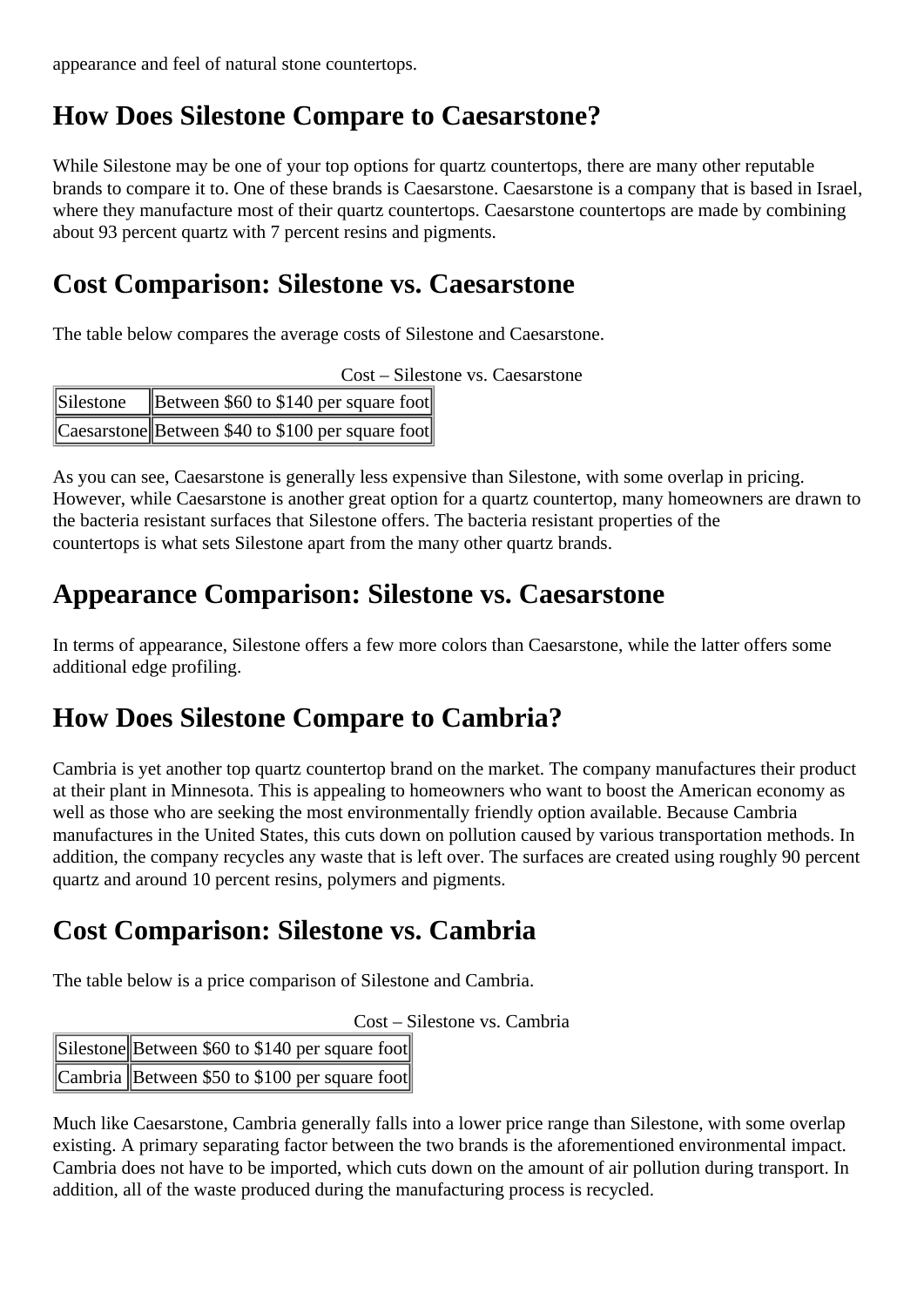#### **Appearance Comparison: Silestone vs. Cambria**

Cambria has a wider variety of colors and styles to choose from than Silestone. In addition, all colors of Cambria are priced the same, while other brands fluctuate based on appearance.

## **Where Can You Implement Silestone Countertops in the House?**

Silestone, and any quartz countertop for that matter, will work well almost anywhere in the house. The surfaces are as close to indestructible as you will find for countertops. Be sure to not place any hot items on the surface, however, as the countertops will sustain burn marks if you do. Also note that you should not install a quartz countertop in an outdoor setting. The countertop may become damaged by the elements.

Installing a Silestone countertop in a high traffic area of the house is a wise idea. Because quartz is so durable, the countertop will be able to withstand the frequent use that it would have. There is no doubt that you will get your money's worth if you have a quartz countertop in a busy kitchen.

#### **What Edge Profiles Does Silestone Offer?**

Silestone offers a multitude of edge profiles. The company offers six different edge profiles for all of their products. These six options are:

Straight Beveled

Basic Eased

Bullnose

- Ogee
- Mitred
- Demi-Bullnose

## **Straight Beveled**

The straight beveled edge is a square edge that features a slant at the top.

## **Basic Eased**

The basic eased edge is square with a slightly eased top edge.

#### **Bullnose**

The bullnose edge is completely rounded.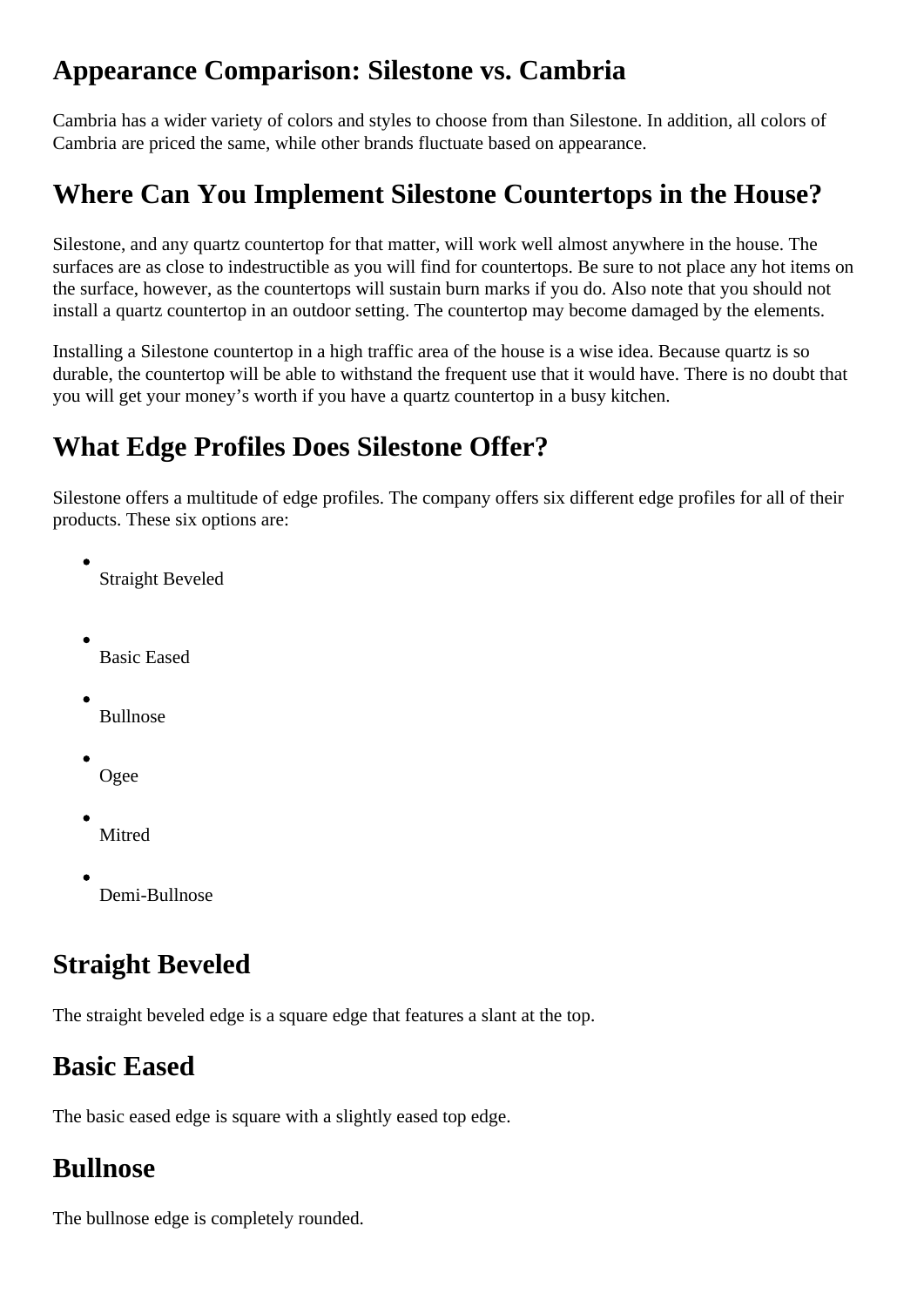# Ogee

The ogee edge looks like an s-shaped edge.

# Mitred

The mitred edge features two angled pieces joining to make the surface appear to be thicker.

## Demi-Bullnose

The demi-bullnose edge is rounded at the top and flattens to form a straight edge at the bottom. It is also referred to as the half-bullnose edge.

## What Slab Sizes Does Silestone Offer for Countertops?

Silestone offers two different slab sizes for countertops:

- Standard
- Jumbo

## **Standard**

The standard size slab offered by Silestone is 55 inches by 120 inches.

#### Jumbo

For larger projects, Silestone also offers a jumbo size slab. This slab measures 63 inches by 128 inches.

## How Does Silestone Compare to Granite?

Often times whe[n quartz](https://marble.com/quartz-countertops) is compared to a natural stone, it is compared to granite it is one of the top countertop options on the market, as well as one of the most popular. So how do Silestone and granite compare to each other?

## Cost Comparison: Silestone vs. Granite

Below is a table that compares the cost of Silestone to the cost of granite.

Cost – Silestone vs. Granite

| Sileston Between \$60 to \$140 per square toot |
|------------------------------------------------|
| Granite Between \$35 to \$75 per square foot   |

As evidenced in the table, granite is generally cheaper than Silestone. Granite is a natural stone that come many different colors and styles. It is a popular countertop choice due to both its looks and its functional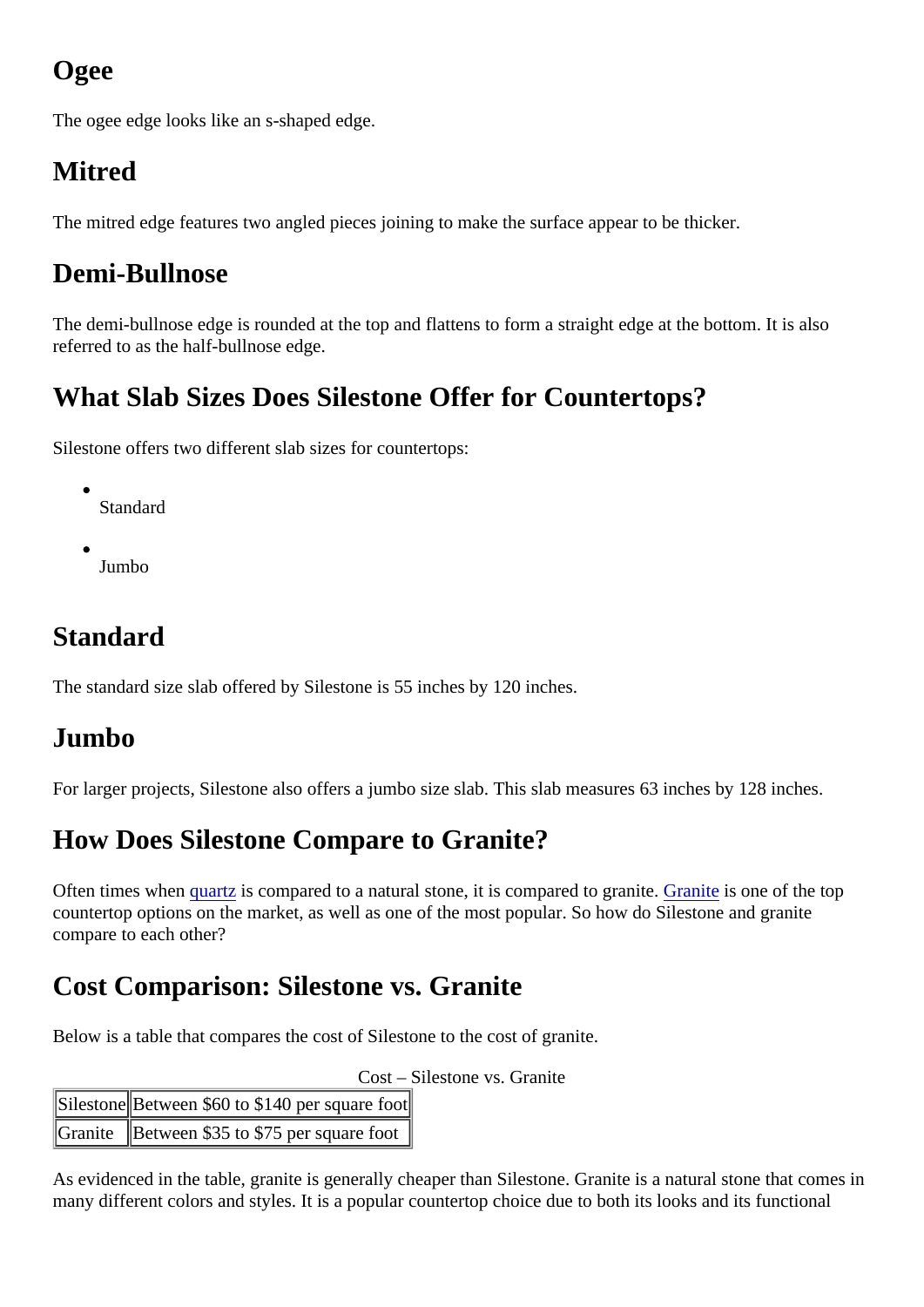<span id="page-8-0"></span>benefits. Granite is extremely durable. It is a particularly popular choice for kitchen countertops because, unlike quartz, granite is heat resistant.

## Appearance Comparison: Silestone vs Granite

As explained above, granite can be found in many different colors and patterns. Different slabs have variations of flecks, veins and swirls running throughout. A major difference between Silestone and granite is that, because it is natural, no two slabs of granite are exactly the same. This may appeal to homeowner who want to feel that their countertop is unique. On the other hand, the fact that quartz countertops can be customized to look like any natural stone countertop may appeal to some. In the end, which material looks better is simply a matter of personal preference.

#### How Does Silestone Compare to Marble?

Another natural stone that Silestone is often compared to is marble. Silestone has many styles available that can replicate the look of marble while having the advantage of less maintenance. Marble is one of the top countertop options on the market and is a stone that will stay beautiful for years as long as you properly ca for it. Below is an analysis of how Silestone and granite compare.

#### Cost Comparison: Silestone vs. Marble

| Sileston Between \$60 to \$140 per square foot |  |
|------------------------------------------------|--|
| Marble Between \$40 to \$100 per square toot   |  |

In general, marble is less expensive than Silestone, though some overlap in pricing exists. The price of marble, as with the majority of countertop options, will vary depending on factors such as color, rarity and how much of the stone you need.

#### Appearance Comparison: Silestone vs. Marble

Much of marble's popularity is due to the natural stone's appearlal axable has long been recognized as a beautiful natural stone and has been used to build everything from countertops in homes to some of the world's most famous statues. Much like granite, marble can also be found in many different colors and patterns. In addition, marble is also a natural stone, meaning the no two slabs are exactly the same. While Silestone and other quartz products may be able to reproduce the look of marble, many homeowners still desire to have real marble in their homes. As was the case with granite, whether Silestone or marble is more attractive is a matter of personal preference.

## Where Else Can You Use Silestone in the House?

Silestone can be used for more than just countertops. You can also use it for backsplashes and flooring. Silestone surfaces will truly look great anywhere in the house. The surfaces are ideal for use in high traffic areas of the home. Just remember not to expose Silestone surfaces to excessive heat.

#### How Do You Know if a Silestone Countertop is Right for You?

To determine if a Silestone countertop is right for you, review the pros, cons and comparisons listed above. Because a countertop is such a large investment, and one that you will likely only have to make once, you